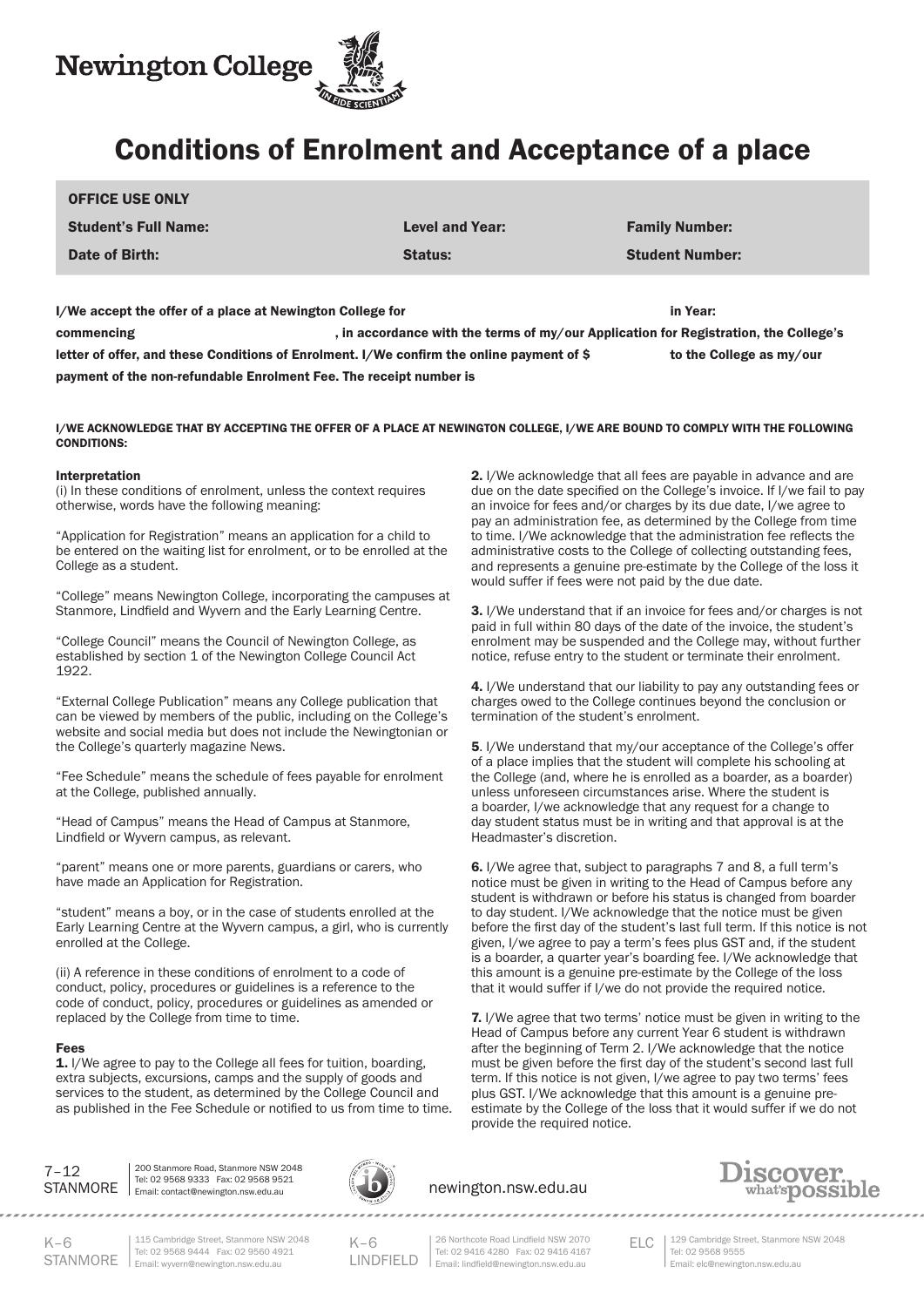**Newington College** 



8. I/We agree that 10 weeks' notice must be given in writing to the Head of Campus before any student is withdrawn from the Early Learning Centre at the Wyvern campus. If this notice is not given, I/ we agree to pay 10 weeks' fees plus GST. I/We acknowledge that this amount is a genuine pre-estimate by the College of the loss that it would suffer if we do not provide the required notice.

9. I/We acknowledge that if we withdraw my/our child from the College, they will not have an automatic right of re-entry to the College or be given any priority over other students on a waiting list in any subsequent year(s). I/We also acknowledge that I/we may be required to make a new Application for Registration in order to re-enrol my/our child at the College in any subsequent year(s).

10. I/We understand that the College will make no remission of fees, either in whole or in part, if the student is absent from College due to illness, leave or suspension, unless agreed by the Headmaster in his absolute discretion.

11. I/We authorise the College to incur expenditure for the student on my/our behalf, such as purchases of books, stationery and equipment, and to advance such fares from time to time as the College considers necessary.

12. I/We agree to pay all medical and ambulance expenses incurred by the College on behalf of the student.

13. I/We agree to pay for damage to the College or the property of the College caused by any failure of the student to observe the policies, procedures and rules of the College. If the damage is covered by the College's insurance, I/we agree to pay the excess applying under the relevant insurance policy.

#### Expectations and Behaviour

14. I/We agree to comply with the College's Parent Code of Conduct. I/We agree that all communication between students, parents, visitors and staff members should be conducted in a courteous and respectful manner. I/We agree to avoid confrontation with and criticism of other people in public and accept that there is no place in the College community for sarcasm, derogatory remarks, inappropriate familiarity or offensive comments.

15. I/We agree to support and foster the College's values and ethos. I/We agree to support the College in enforcing and implementing its policies and to avoid doing anything that undermines its authority.

16. I/We have read and understand the College's Student Code of Conduct, Student Diversity and Equality of Opportunity Policy, Social Media Policy and Student Use of Information and Communication Technology (ICT) Policy, and I/we agree to facilitate and encourage the student's compliance with them.

17. I/We acknowledge that boarders are required to abide by the rules governing the boarding house, including leave provisions, as set out in the boarding policies and guidelines.

18. I/We accept the College's discipline policy and procedures, as prescribed in the Student Discipline Policy and the Pastoral Care Policy. I/We agree to support the administration of the College's discipline policy and procedures. In particular, I/we accept that the Headmaster may, in accordance with the Student Discipline Policy, suspend or exclude the student for breaches of the College's policies or rules.

19. I/We accept that the Headmaster may in his absolute discretion and subject to the requirements of procedural fairness, suspend or exclude the student for my/our failure to comply with these conditions of enrolment.

20. I/We accept that the Headmaster may in his absolute discretion and subject to the requirements of procedural fairness, withdraw and cancel an offer of admission or terminate a student's enrolment if he is found to have engaged in conduct before he commences at the College that would constitute a breach of the College's policies or rules.

21. I/We agree that the Headmaster may, by giving me/us one term's written notice, exclude a student if the Headmaster considers that a mutually beneficial relationship of trust and cooperation between me/us and the College has broken down to the extent that it adversely impacts on that relationship.

22. I/We acknowledge that the Headmaster may, by giving me/us reasonable notice, ask us to remove the student from the College at the end of a semester where the student has, in the Headmaster's opinion, failed to meet the requirements of the New South Wales Education Standards Authority or has otherwise failed to make satisfactory progress in his academic work.

#### Attendance

23. I/We accept that the College may determine which particular courses and activities are offered and/or provided at any time and which of these courses and activities are compulsory. All students must participate in and/or attend the following activities:

- (a) the College sports program;
- (b) co-curricular activities;
- (c) Chapel services and Assemblies;
- (d) various camps and excursions that occur from time to time as an integral part of the College curriculum;

(e) Annual Prize Giving, Head of the River, Back to Newington Day, AAGPS Swimming and Athletics Carnivals; and

(f) other important events as required by the Headmaster, from time to time.

24. I/We acknowledge that requests for leave from College activities, including academic and co-curricular programs and for early departure at the end of a day or term and/or late return from breaks, are considered only in the most extreme cases. I/We agree to make any application for leave in writing to the Head of Campus or the Deputy Head of Stanmore (Students), as relevant and to respect and observe their decision.

25. I/We understand that the College requires parents to be actively involved in the student's education and College life, through attendance at parent-teacher interviews and forums, participation in courses offered by the College relevant to the student's education, and voluntary assistance to the College from time to time. I/We agree to attend all compulsory parent events advised by the College and to participate in the student's education and College life.

## Health and Safety

26. I/We acknowledge that I/we have fully disclosed any special needs (including but not limited to any medical, physical, learning or psychological needs) of the student. I/We agree to immediately notify the College if the student's special needs change, or if any special needs arise. I/We also agree to complete the student's medical form accurately and to provide annual updates for the College Clinic.



STANMORE | Email: contact@newington.nsw.edu.au 200 Stanmore Road, Stanmore NSW 2048 Tel: 02 9568 9333 Fax: 02 9568 9521



newington.nsw.edu.au



 $K-6$ 

STANMORE Email: wyvern@newington.nsw.edu.au 115 Cambridge Street, Stanmore NSW 2048 Tel: 02 9568 9444 Fax: 02 9560 4921

 $K-6$ LINDFIELD

ELC 26 Northcote Road Lindfield NSW 2070 Tel: 02 9416 4280 Fax: 02 9416 4167 Email: lindfield@newington.nsw.edu.au

129 Cambridge Street, Stanmore NSW 2048 Tel: 02 9568 9555 Email: elc@newington.nsw.edu.au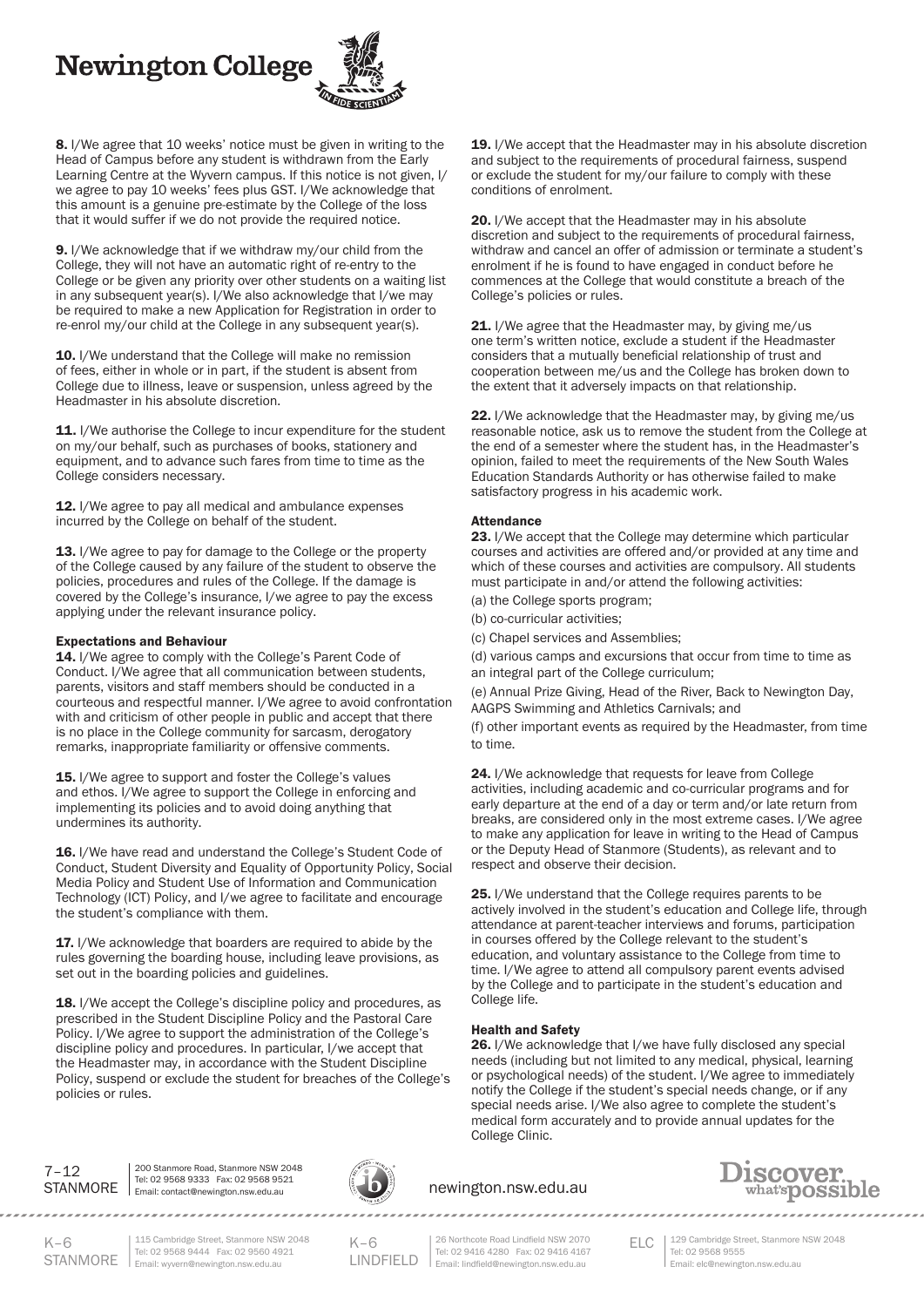# **Newington College**



27. I/We acknowledge that the College seeks to maintain an environment that is safe for all students and which promotes students' learning. I/We agree that, to this end, the Headmaster or his nominee may search the student's bag, locker or other possessions where there are reasonable grounds to do so.

28. If the student is ill or injured, necessitating urgent hospital and/ or medical treatment (for example injections, blood transfusions, surgery) and if I am/we are not readily available to authorise such treatment, I/we authorise the Headmaster or, in his absence, a responsible member of the College staff, to give the necessary authority for such treatment.

29. I/We understand that, for the protection of students, the College requires parents and students to observe College policies and security procedures relating to students' direct contact with parents and other people outside the College during school hours. To this end, I/we agree to only make contact with the student through the College office during school hours.

30. I/We acknowledge that the student's personal property is not insured by the College and that the College does not accept any responsibility for loss, damage or theft.

31. I/We understand that the College expects the student to reside with one or more parents, and I/we agree to advise the College if this is not the case or ceases to be the case. If the student does not reside or ceases to reside with me/us for any reason, I/we agree to: (a) notify the College of the student's living arrangements or any change in his living arrangements; and

(b) if requested by the College, to nominate a suitable guardian for the student.

#### Privacy

32. I/We acknowledge that the College may from time to time collect personal information about parents and students, as necessary for the College to conduct its functions and activities. I/ We authorise the College to use and disclose personal information in accordance with its Privacy Policy and Information Collection Notice.

33. I/We give permission for photographs and videos of the student to be held in the College's records, displayed from time to time around the College, and published in School publications, on its website and in other marketing and promotional material, including social media. I/We understand that we may withdraw this permission by giving notice in writing to the Head of Campus or the Deputy Head of Stanmore (Students), as relevant. I/We acknowledge that the College will seek my/our consent before naming the student in photographs or videos in any External College Publication.

34. Where relevant, I/we agree to provide to the College all current Family Court or other court orders relating to me/us and the student, and to comply with the College's Family Access Arrangements Policy.

#### General

35. I/We agree to keep ourselves apprised of College codes of conduct, policies, procedures and guidelines, as relevant to our child's enrolment at the College. I/We acknowledge that the College will take reasonable steps to notify us of any amendments or replacements made by the College from time to time.

36. I/We agree that the College may change these conditions of enrolment, provided that it gives me/us at least one term's notice of any change.

37. I/we agree that my/our obligations under these conditions of enrolment (as amended by the College from time to time in accordance with clause 36 above) continue until:

(a) the student's enrolment at the College is concluded or terminated; and

(b) I/we have made full and final payment of all fees and other charges due and payable to the College.

38. I/We agree to give the College notice of any change in my/our contact details.

39. Where more than one person is signing this form, each of us agrees that our obligations to the College, as set out above, are joint and several, meaning that we are jointly and individually responsible for compliance with these conditions of enrolment.

#### Overseas Students

40. If applicable, I/we have read the College's Overseas Students Policy and Underage Overseas Students Policy.

41. Where the student is a Full Fee Paying Overseas Student, I/we agree to pay:

(a) a Bond equivalent to two terms' tuition and two terms' boarding fees before the start of each year;

(b) a government surcharge which applies to all overseas students each term;

(c) the cost of private health cover for up to four years in advance in compliance with government Visa requirements.

42. I/We understand that these conditions of enrolment and the availability of complaints and appeals processes, do not remove the right of the student to take action under Australia's consumer protection laws.

43. Where I/we do not reside in Australia, I/we agree to appoint a suitable adult resident in Sydney to act as a guardian for the student. I/We understand that the guardian must:

(a) be approved by the Headmaster

(b) be at least 25 years old;

(c) speak English;

(d) be contactable by the College;

(e) be able to give support to the College in meeting the needs of the student;

(f) attend enrolment interviews, parent-teacher interviews and other contacts at the College's request;

(g) exercise a duty of care to the student when he is on leave with them;

(h) liaise with both parents and, if the student is a boarder, the Head of Boarding, to ensure the student's welfare; and (i) sign the Expectations of a Guardian form before the student enters the College.



STANMORE | Email: contact@newington.nsw.edu.au 200 Stanmore Road, Stanmore NSW 2048 Tel: 02 9568 9333 Fax: 02 9568 9521



## newington.nsw.edu.au



 $K-6$ 

STANMORE Email: wyvern@newington.nsw.edu.au 115 Cambridge Street, Stanmore NSW 2048 Tel: 02 9568 9444 Fax: 02 9560 4921

........................

 $K-6$ LINDFIELD

ELC 26 Northcote Road Lindfield NSW 2070 Tel: 02 9416 4280 Fax: 02 9416 4167 Email: lindfield@newington.nsw.edu.au

,,,,,,,,,,,,,,,,,,,,,,,,,

129 Cambridge Street, Stanmore NSW 2048 Tel: 02 9568 9555 Email: elc@newington.nsw.edu.au

. . . . . . . . . . . . .